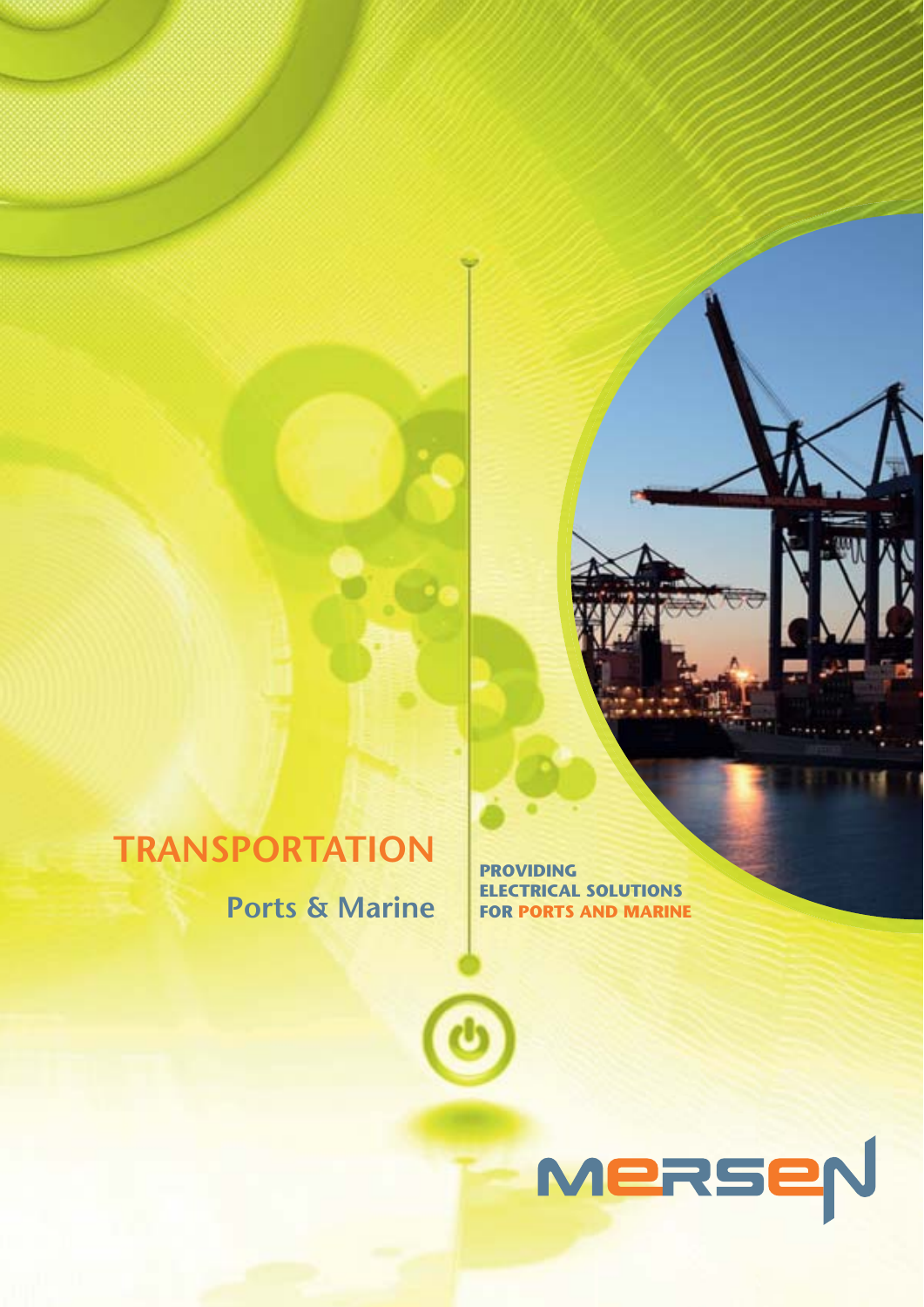# **HIGH QUALITY ENGINEERED** SOLUTIONS

Our solutions are based on over 100 years of experience gained in the field. Working in different countries, applications and environments, we know what works and how to improve performance. We provide our customers with a large range of solutions, each adapted to a specific need. Our strength is our experience, our knowledge and our ability to design solutions paying attention to detail in every step of the manufacturing process.

> ● We work in partnership with our suppliers to select high quality materials for our solutions dedicated to Ports and Marine equipment. Manufactured on cutting-edge equipment (CNC machines, broaching machines, computer aided measuring instruments. high precision microscopes...), they benefit from high precision assembling and respect industrial international standards (IEC, NEMA, ASTM, SAE, DIN...).

> ● We test our solutions for optimum performance in a variety of load and environmental conditions, helping our customers to reduce their maintenance costs. We have the knowledge to re-engineer existing solutions and create new maintenance tools to improve the performance of Ports and Marine equipment.

Mersen is a global Expert in materials and solutions for extreme environments as well as in the safety and reliability of electrical equipment.

#### **Our markets:**

- Energy: Wind Hydro Photovoltaic Nuclear Power Conventional Thermal Power Oil & Gas
- **Transportation:** · Railways · Aerospace & Aeronautics · Ports & Marine · Electrical Vehicles
- **CElectronics:** Polysilicon Power Electronics Semiconductors Compound Semiconductors Optical Fiber Production
- Chemicals & Pharmaceuticals: Organic Chemicals Inorganic Chemicals Fine Chemicals & Pharmaceuticals
- Process industries: Metallurgy Mining Oil & Gas Cement Pulp & Paper Rubber & Plastic . Water & Wastewater Treatment . Assembly Manufacturing . Mould Industry . Glass Industry . Sintering • Furnace Industry
- O Other Markets: Commercial · Residential · Data Communication · Elevators · Forklifts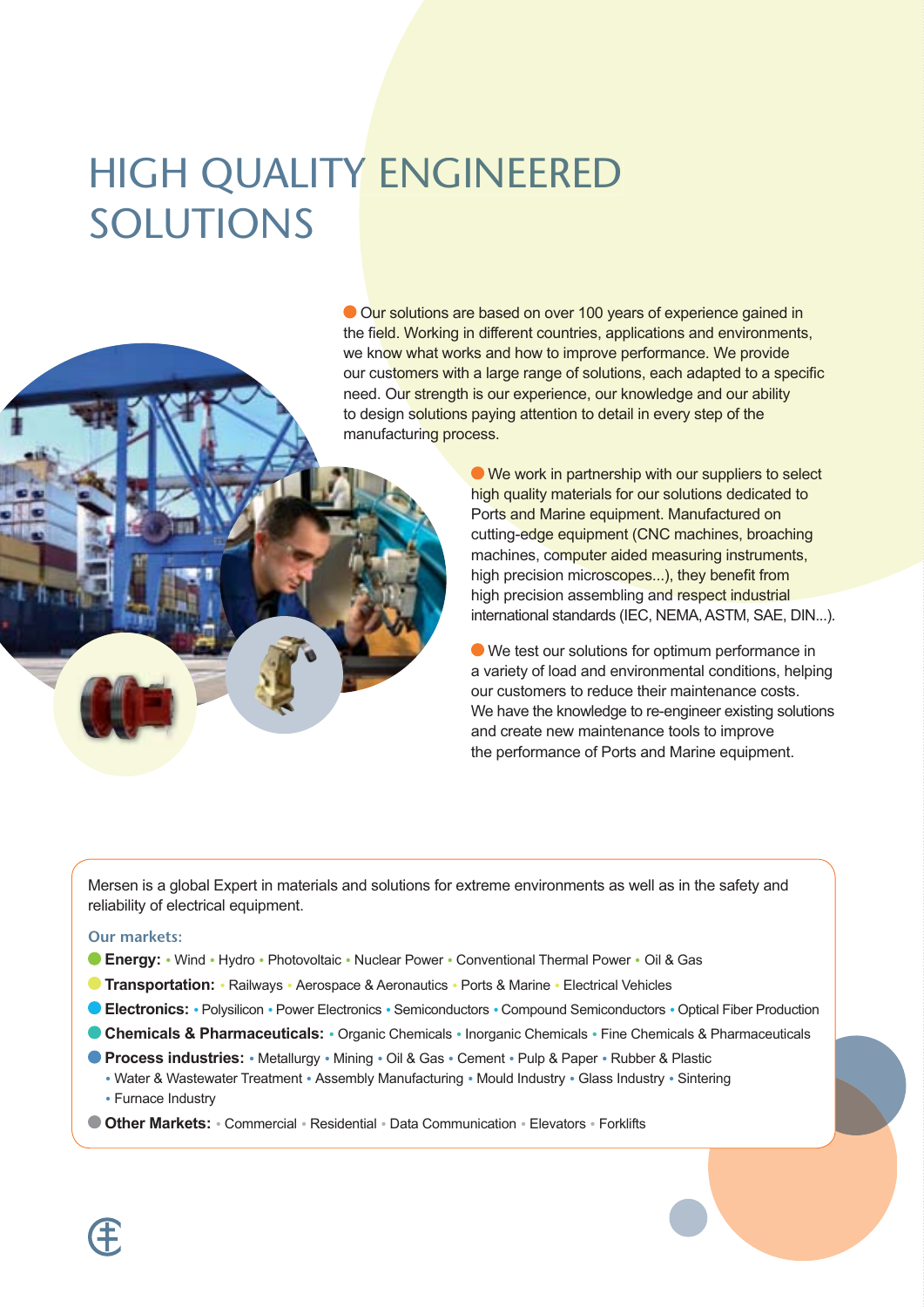## **MERSEN**



### A world leader committed to support Ports and Marine

 $\bullet$  A world leading supplier of power and signal transfer solutions, Mersen contributes to the well functioning of Ports and Marine equipment. We provide Ports and Marine operators, maintenance and repair specialists with high quality engineered solutions tailored to various operating conditions (humidity, dryness, heat, etc.), designed and tested for reliability and optimum performance.

### Expertise, Knowledge and Experience

 $\bullet$  Our company has been working with electrical rotating machinery for more than 100 years. We know motors and generators very well and this is one of the reasons why our customers come to us. They know that we provide solutions that are controlled through the complete product life cycle (development, manufacture of materials, product design, quality control, distribution, technical expertise and training). We offer them reliable solutions and the benefit of our extensive knowledge. years of experience and strong expertise.

### Solution-orientated approach and R&D policy

 $\bullet$  Our objective is to create the solution needed to improve the performance of our customers' applications. This solution-orientated approach drives our Research & Development facilities and enables us to provide innovative solutions. Our Research & Development teams are international and combined with our comprehensive test facilities work on a wide range of subjects, allowing us to meet today the market requirements of tomorrow.

#### Services

- ◯ On the 5 continents, our engineers and technicians provide specific services to optimize the performance of Ports and Marine equipment:
- On site services (cutting, grinding, bevelling and undercutting of commutators, etc.)
- Diagnostics (commutator and slip ring profile analysis, surface roughness and carbon brush pressure measurements, axial and circumferential stagger analysis. carbon brush studies considering the machine and its environment)
- Technical support
- Training
- Specifically designed measuring tools

#### Quality and Environment

 $\bullet$  Our 56 manufacturing facilities are registered to ISO quality and environmental standards. This ensures that we can provide our customers with manufacturing sites implementing quality manufacturing processes and respecting environmental standards.

#### Sustainable development

 $\bullet$  Here at Mersen, we believe it is possible to bring together our company's interests while respecting environmental issues and social progress. For this reason we make sure that an environmental approach is adopted during the life cycle of every solution. As an example, we have developed lead free carbon brushes and can offer recycling programs to our customers.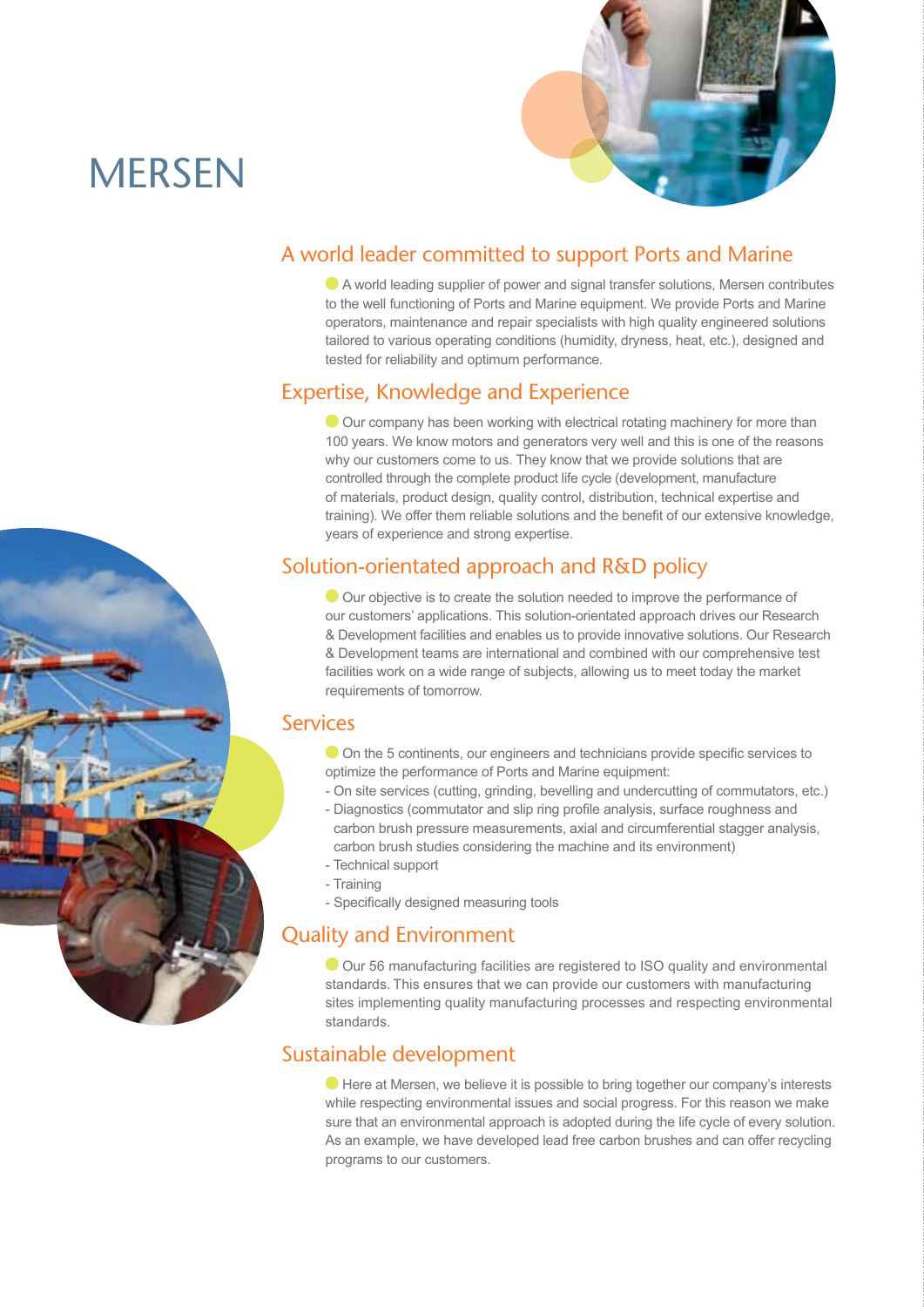

| <b>ON BRUSHES</b>                                                                                                                                                                                                                                                                                                   |                                                                                                                                                                                                                                                                                    |
|---------------------------------------------------------------------------------------------------------------------------------------------------------------------------------------------------------------------------------------------------------------------------------------------------------------------|------------------------------------------------------------------------------------------------------------------------------------------------------------------------------------------------------------------------------------------------------------------------------------|
| cted materials:<br>hite, copper, silver<br>d free carbon brushes<br>lable<br>d mechanical stability<br>d commutation<br>electrical conductivity<br><b>quality tamping</b>                                                                                                                                           | • Long life<br>• Wide speed range<br>(15 to 55 m/s)<br>• Brush wear warning<br>systems<br>• Optimized cable<br>dimensions<br>• Specific design                                                                                                                                     |
| <b>H-HOLDERS</b>                                                                                                                                                                                                                                                                                                    |                                                                                                                                                                                                                                                                                    |
| I range of materials: non<br>us-alloys, anti-corrosion<br>Ided<br>d with independent<br>sure system (constant<br>e or clock spring)<br>le or multiple pockets<br>plete brush-holders<br>rocker rings<br>tomized designs<br>ing-edge equipment<br>software (CNC<br>hines, broaching<br>hines)                        | • Spark eroding technologies<br>• Die casting<br>• High precision inspection<br><b>instruments</b><br>(three-dimensional CMM)<br>• International standards<br>(ISO 9001, IEC, NEMA, DIN)<br>• New designs, refurbishing<br>existing designs,<br>re-engineering design<br>solutions |
| RING ASSEMBLIES                                                                                                                                                                                                                                                                                                     |                                                                                                                                                                                                                                                                                    |
| cted materials:<br>ferrous-alloys, stainless<br>I, dielectric materials<br>tomised design<br>forced plastic injection<br>Iding                                                                                                                                                                                      | • Finished product<br>compliance: balance,<br>dielectric testing<br>International standards<br>(ISO 9001, IEC, NEMA,<br>ASTM, SAE, DIN)                                                                                                                                            |
| <b>ENT COLLECTORS</b>                                                                                                                                                                                                                                                                                               |                                                                                                                                                                                                                                                                                    |
| d-free carbon material<br>e or impregnated with<br>al, copper or bronze)<br>usion or stamped and<br>hined                                                                                                                                                                                                           | • Welded, bonded or crimped<br>• Mechanically robust<br>• Lubricating power                                                                                                                                                                                                        |
| <b>ICES</b>                                                                                                                                                                                                                                                                                                         |                                                                                                                                                                                                                                                                                    |
| <b>R &amp; MAINTENANCE</b><br><b>CES</b><br>ertise<br><b>nostics</b><br>site interventions<br>urbishing &<br>ngineering of solutions<br>components<br><b>ING</b><br>by technical experts<br>prding to a defined<br>culum or adapted to<br>cific needs<br><b>sfer of skills</b><br>ither our location or<br>clients' | <b>TOOLS &amp; MEASURING</b><br><b>DEVICES</b><br>• CL-Profiler<br>• Com-Pro2000™<br>• Grinding stones<br>• Mica undercutters<br>• Dynamometers<br>• Stroboscopes<br>• Alarm boxes<br>• Roughness meters<br>• Grinders & accessories<br>• Saws<br>• Scrapers<br>• Slotting files   |